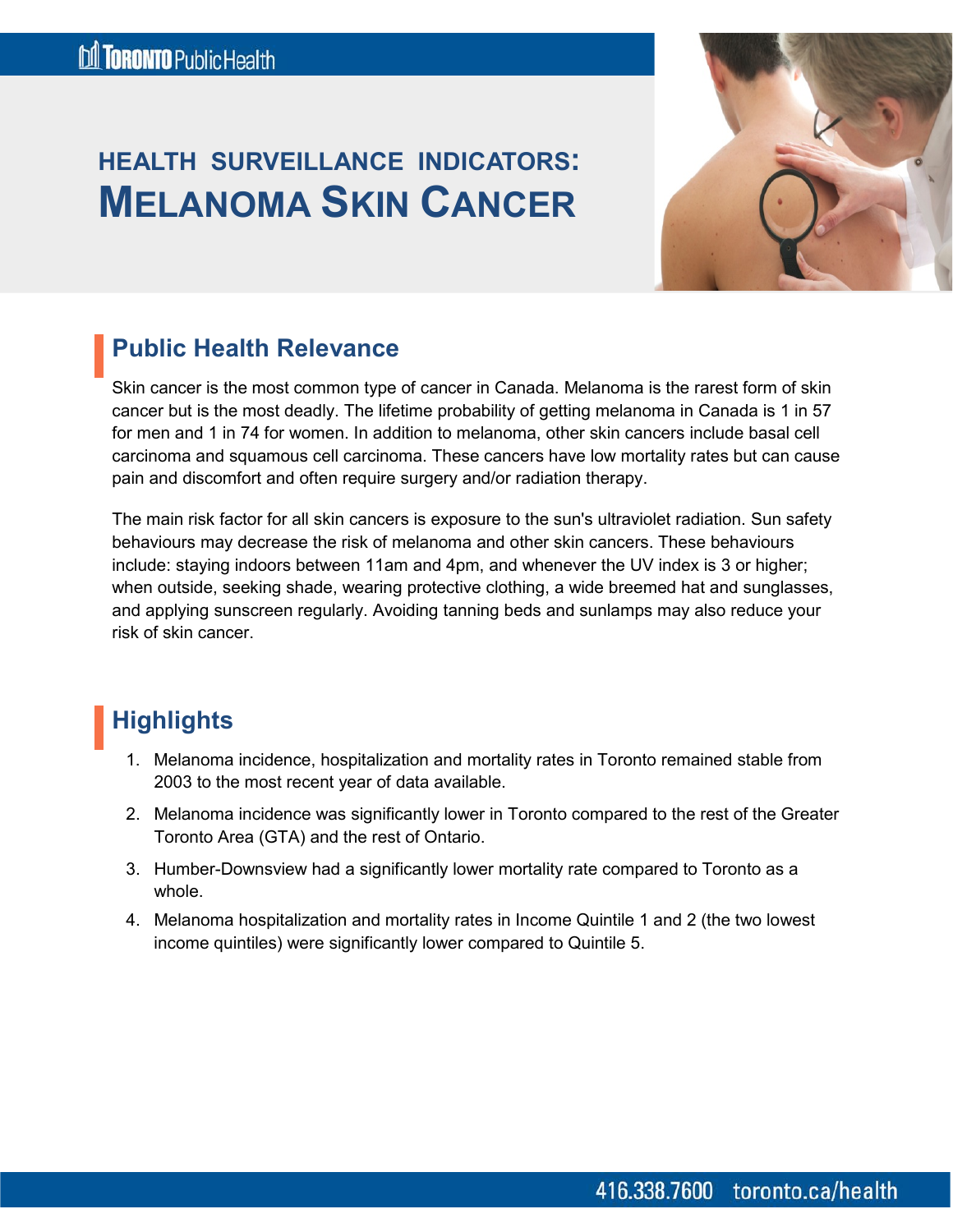### **Trends Over Time**

Melanoma incidence, hospitalization and mortality rates in Toronto remained stable from 2003 to the most recent year of data available.

Figure 1 shows age-standardized melanoma incidence, hospitalization and mortality rates. Melanoma incidence remained stable over time at about 11 cases per 100,000. In 2012 the rate was 12 cases per 100,000, however, the rates for 2010 and later cannot be directly compared to previous years since a change was made in 2010 in the way new cancer cases were counted (please see data notes for details).

Hospitalization and mortality rates also remained stable from 2003 to the most recent year of data available.



#### **Figure 1: Age-Standardized Melanoma Incidence\*, Hospitalization, and Mortality Rates for Melanoma Skin Cancer per 100,000 People, Toronto, 2003 to 2013**\*\*

- \* Incidence: A new rule for counting cancer cases was adopted from 2010 onwards, Please see data note 6 on page 7.
- Data are presented to the most recent year available. Incidence includes data to 2012 hospitalization to 2013, and mortality to 2010.

Error bars  $(I)$  represent 95% confidence intervals.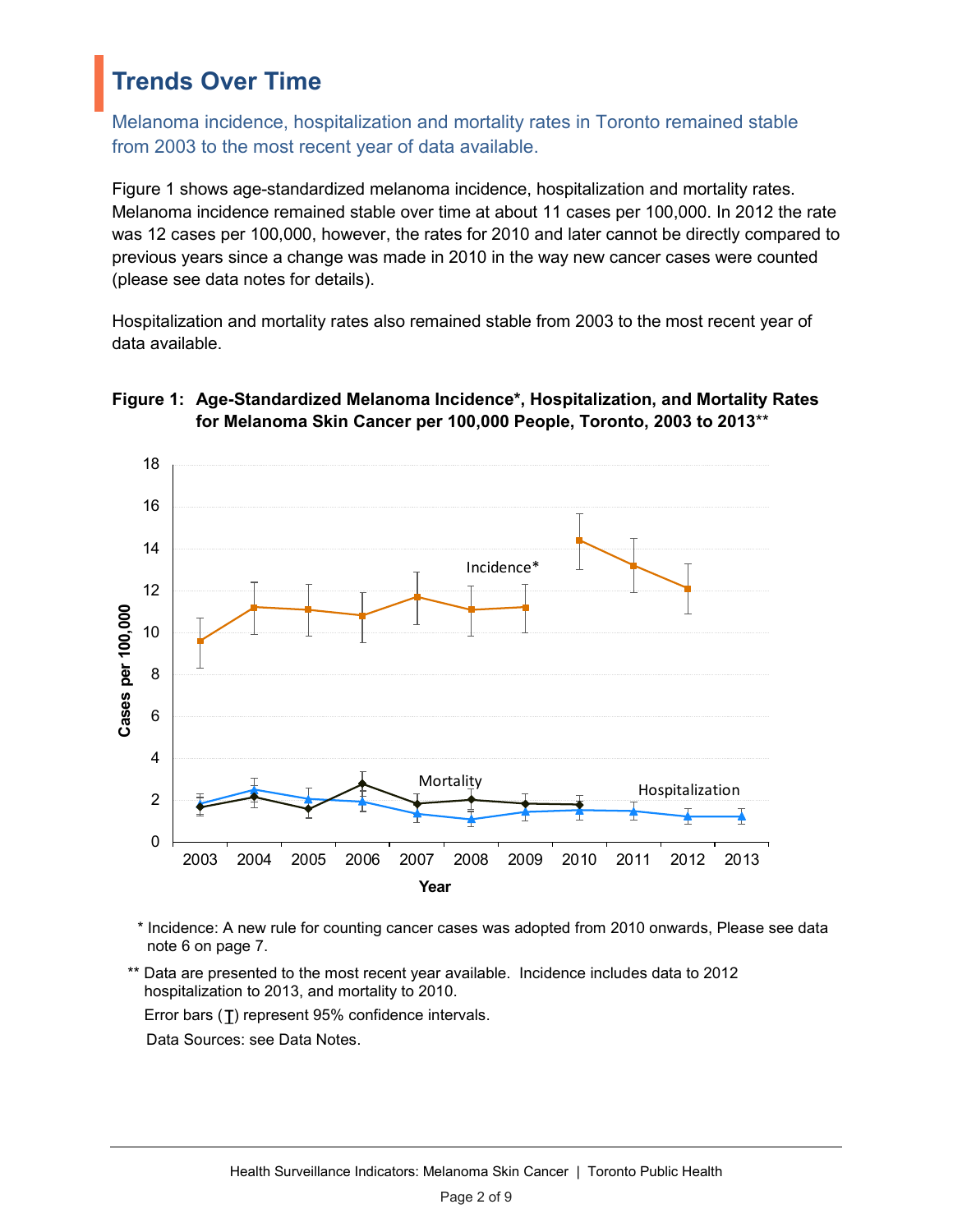# **Regional Comparisons**

Melanoma incidence was significantly lower compared to the rest of the GTA and the rest of Ontario.

Figure 2 shows age-standardized melanoma incidence for Toronto compared to the rest of Ontario (Ontario excluding Toronto), the rest of the Greater Toronto Area (GTA excluding Toronto), and the Ontario health units with the highest and lowest incidence rates.

Incidence in Toronto was significantly lower compared to the rest of the GTA and the rest of Ontario and not significantly different compared to the Ontario health unit with the lowest rates.

Toronto's hospitalization rate (1.2 cases per 100,000; 2013) was not significantly different compared to the rest of the GTA (1.3) and the rest of Ontario (1.6).

Toronto's mortality rate (1.8 deaths per 100,000; 2010) was significantly lower compared to the rest of Ontario (2.6), but not significantly different compared to the rest of the GTA.

Hospitalization and mortality rates for the highest and lowest Ontario health units are not releasable due to low counts.



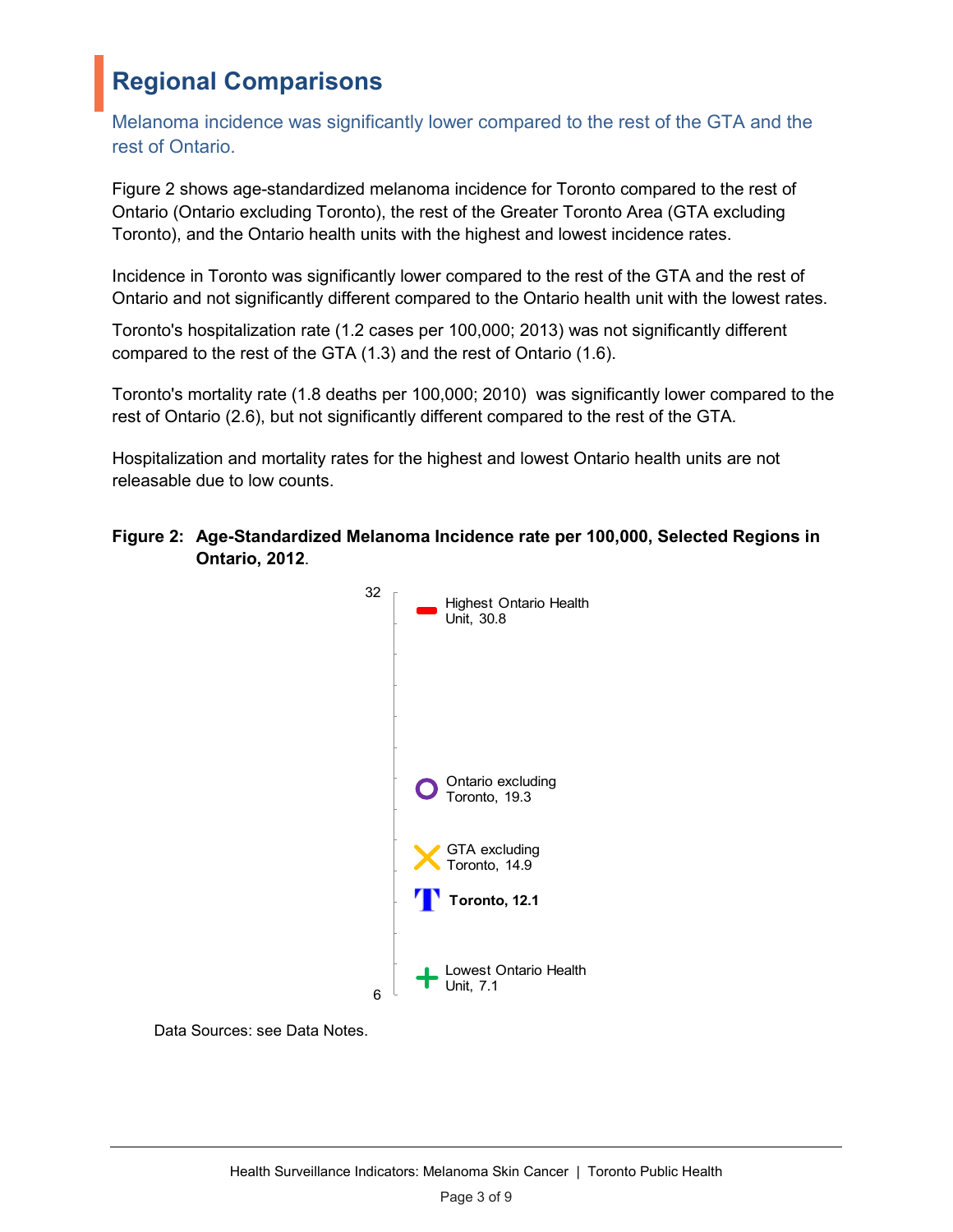### **Toronto Neighbourhood Comparisons**

Humber-Downsview had a lower mortality rate compared to Toronto as a whole.Table 1 shows age-standardized melanoma hospitalization and mortality rates, for Toronto Public Health's Chronic Disease and Injury Prevention Program's (CDIP) Service Delivery Areas (SDAs). There were no significant differences in rates between the SDAs compared to Toronto as a whole with the exception of one significantly lower rate in:

• Humber-Downsview (mortality rate) .

There are no data available on incidence rates for Toronto sub-regions.

#### **Table 1: Age-Standardized Melanoma Hospitalization and Mortality Rates, by Service Delivery Area\*, Toronto**

| <b>CDIP Service Delivery Area</b> | <b>Hospitalization</b><br>(2009 to 2013 combined) | <b>Mortality</b><br>(2006 to 2010 combined) |
|-----------------------------------|---------------------------------------------------|---------------------------------------------|
| <b>Rexdale Etobicoke</b>          | 2.3                                               | 3.0                                         |
| York South Humber                 | 2.6                                               | 2.4                                         |
| Humber-Downsview                  | 1.3                                               | 0.8L                                        |
| Willowdale Don Mills              | 1.8                                               | 2.2                                         |
| <b>Toronto Centre</b>             | 2.4                                               | 2.4                                         |
| Danforth East York                | 2.3                                               | 2.8                                         |
| West Scarborough                  | 0.9                                               | 1.8                                         |
| East Scarborough                  | 1.7                                               | 2.2                                         |
| <b>Toronto</b>                    | 1.4                                               | 2.0                                         |

**\*** Toronto Public Health's Service Delivery Areas (SDAs) for Chronic Disease and Injury Prevention (CDIP)

 **L** Significantly lower than the Toronto total indicating a more favourable result for that area. Data Sources: see Data Notes.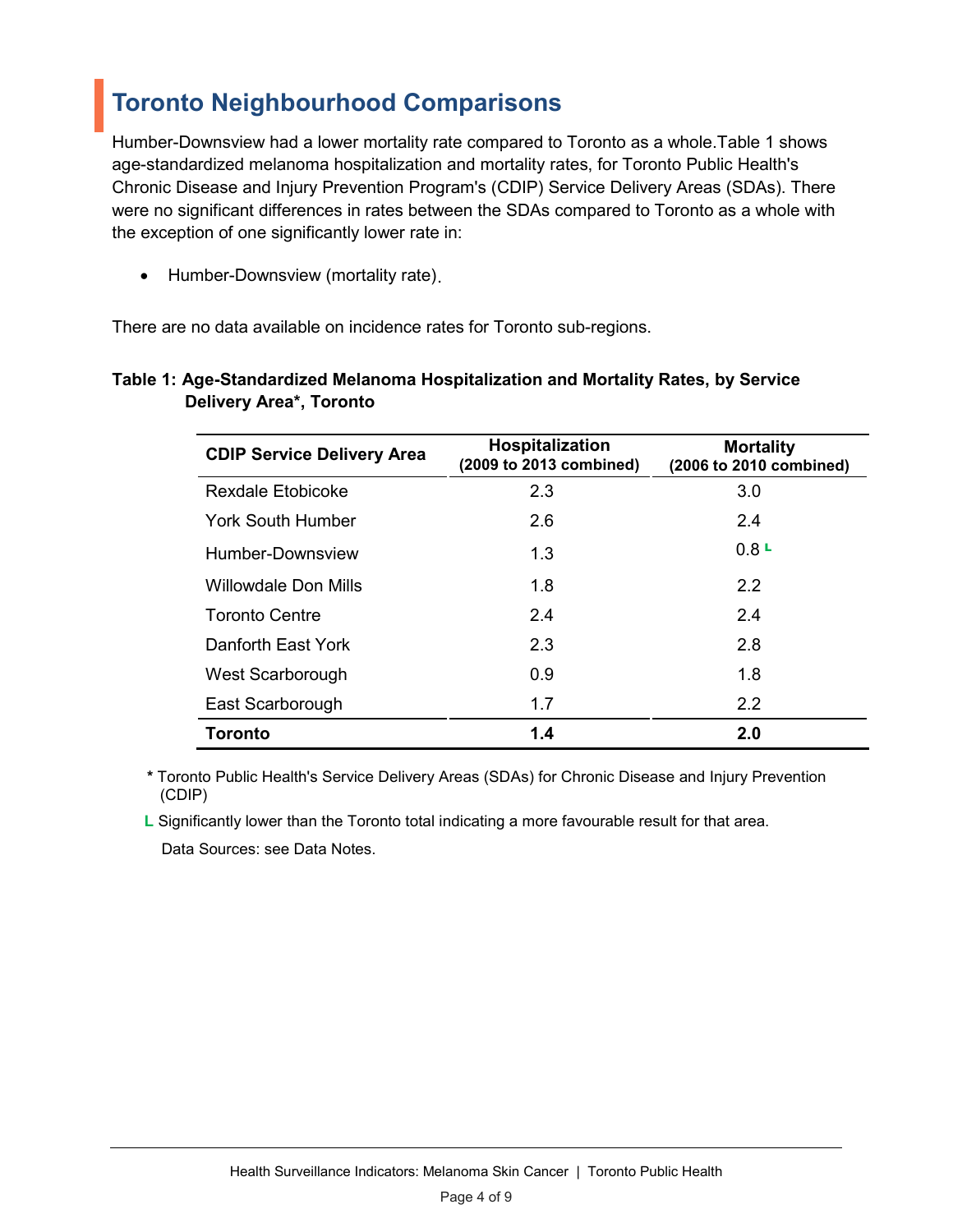# **Socio-demographics**

Melanoma hospitalization and mortality rates in Income Quintile 1 and 2 (the two lowest income quintiles) were significantly lower compared to Quintile 5.

Table 2 shows Toronto age-standardized melanoma incidence, hospitalization and mortality rates per 100,000 by sex. Incidence and mortality rates in males were significantly higher compared to females, but not significantly different for hospitalization.

| <b>Sex</b> | <b>Incidence</b><br>(2012) | Hospitalization<br>(2013) | <b>Mortality</b><br>(2010) |
|------------|----------------------------|---------------------------|----------------------------|
| Male       | 14.5H                      | 11                        | 2.9H                       |
| Female     | 10.5L                      | 0.6                       | 1 N L                      |

| Table 2: Age-Standardized Melanoma Incidence, Hospitalization, and Mortality Rates per |  |
|----------------------------------------------------------------------------------------|--|
| 100,000 People by Sex, Toronto                                                         |  |

H Significantly higher than the other sex indicating a less favourable result for this group.

L Significantly lower than the other sex indicating a more favourable result for this group. Data Sources: see Data Notes.

Table 3 shows Toronto melanoma incidence, hospitalization, and mortality rates per 100,000 for three age groups. Rates increased as age increased for incidence, hospitalization and mortality.

| Table 3: Melanoma Incidence, Hospitalization, and Mortality Rates per 100,000 People by |  |  |
|-----------------------------------------------------------------------------------------|--|--|
| Age Group, Toronto                                                                      |  |  |

| Age            | <b>Incidence</b><br>(2012) | Hospitalization<br>(2013) | <b>Mortality</b><br>(2010) |
|----------------|----------------------------|---------------------------|----------------------------|
| 20 to 39 years | 4.2                        | 0.1                       | 0.2                        |
| 40 to 64 years | 17.1                       | 2.1                       | 2.1                        |
| 65 plus years  | 58.0                       | 6.0                       | 10.5                       |
| Toronto        | 12.1                       | 1.2                       | 1.8                        |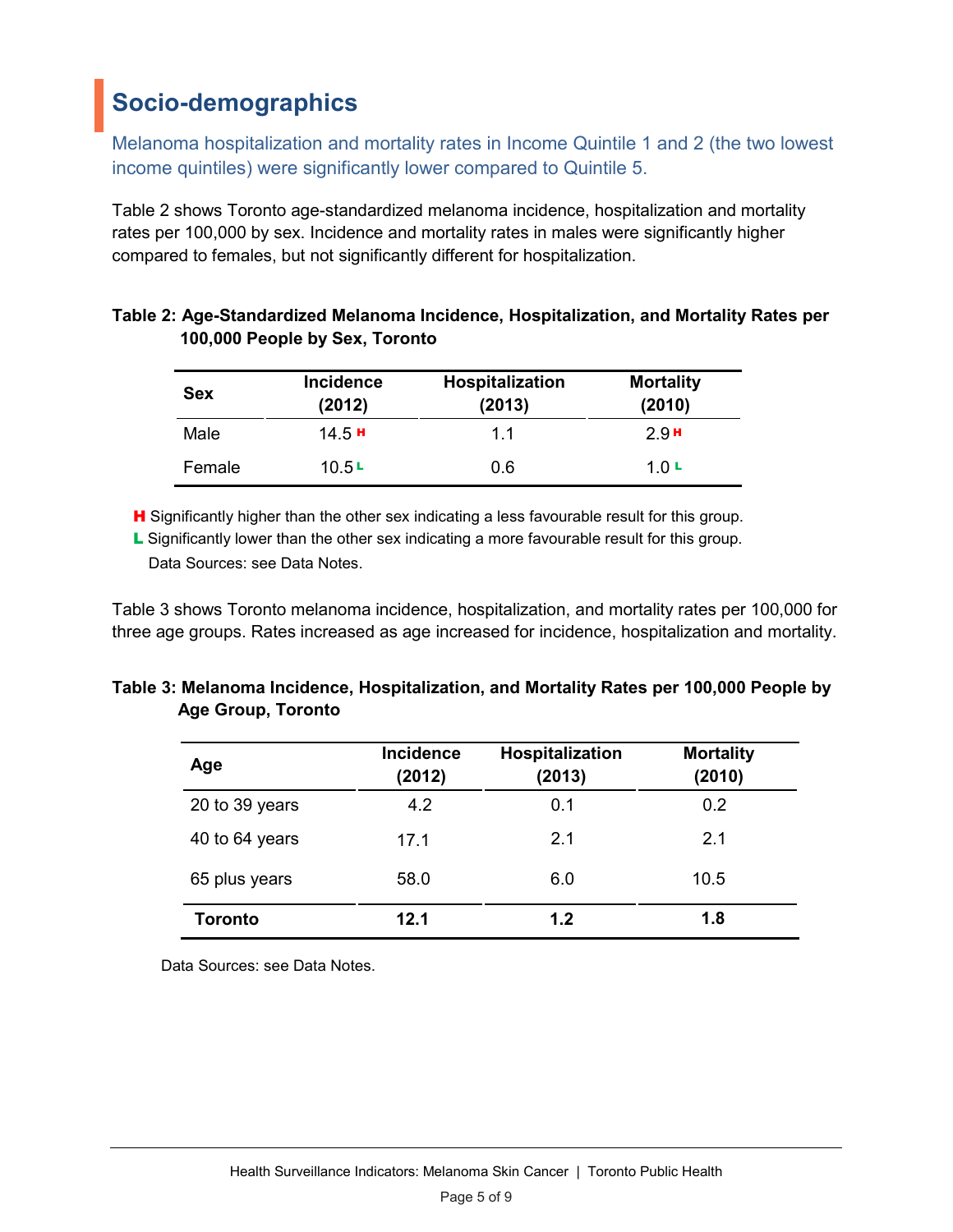Table 4 shows age-standardized melanoma hospitalization and mortality rates per 100,000 people by income quintile. Quintile 1 includes areas in Toronto with the highest percent of people living below the low income measure (LIM), making it the lowest income quintile. Quintile 5 includes areas in Toronto with the lowest percent of people living below the LIM, making it the highest income quintile.

The two lowest income groups (Quintile 1 and 2) had significantly lower hospitalization and mortality rates compared to the highest income group (Quintile 5). Other income groups (Quintile 3 and 4) had no significant difference in hospitalization and mortality rates compared to the highest income group.

| <b>Income Level</b>  | Hospitalization<br>(2009 to 2013 combined) | <b>Mortality</b><br>(2006 to 2010 combined) |
|----------------------|--------------------------------------------|---------------------------------------------|
| Quintile 1 (lowest)  | 1.0 <sup>L</sup>                           | 1.0 <sup>L</sup>                            |
| Quintile 2           | 1.1 <sup>L</sup>                           | 1.2 <sup>L</sup>                            |
| Quintile 3           | 1.2                                        | 2.2                                         |
| Quintile 4           | 1.4                                        | 2.3                                         |
| Quintile 5 (highest) | 2.1                                        | 2.8                                         |

#### **Table 4: Age-standardized Melanoma Hospitalization and Mortality Rates per 100,000 People by Income Quintile, Toronto**

L Significantly lower than Quintile 5, the highest income group, indicating a health inequality and more favourable result for this group.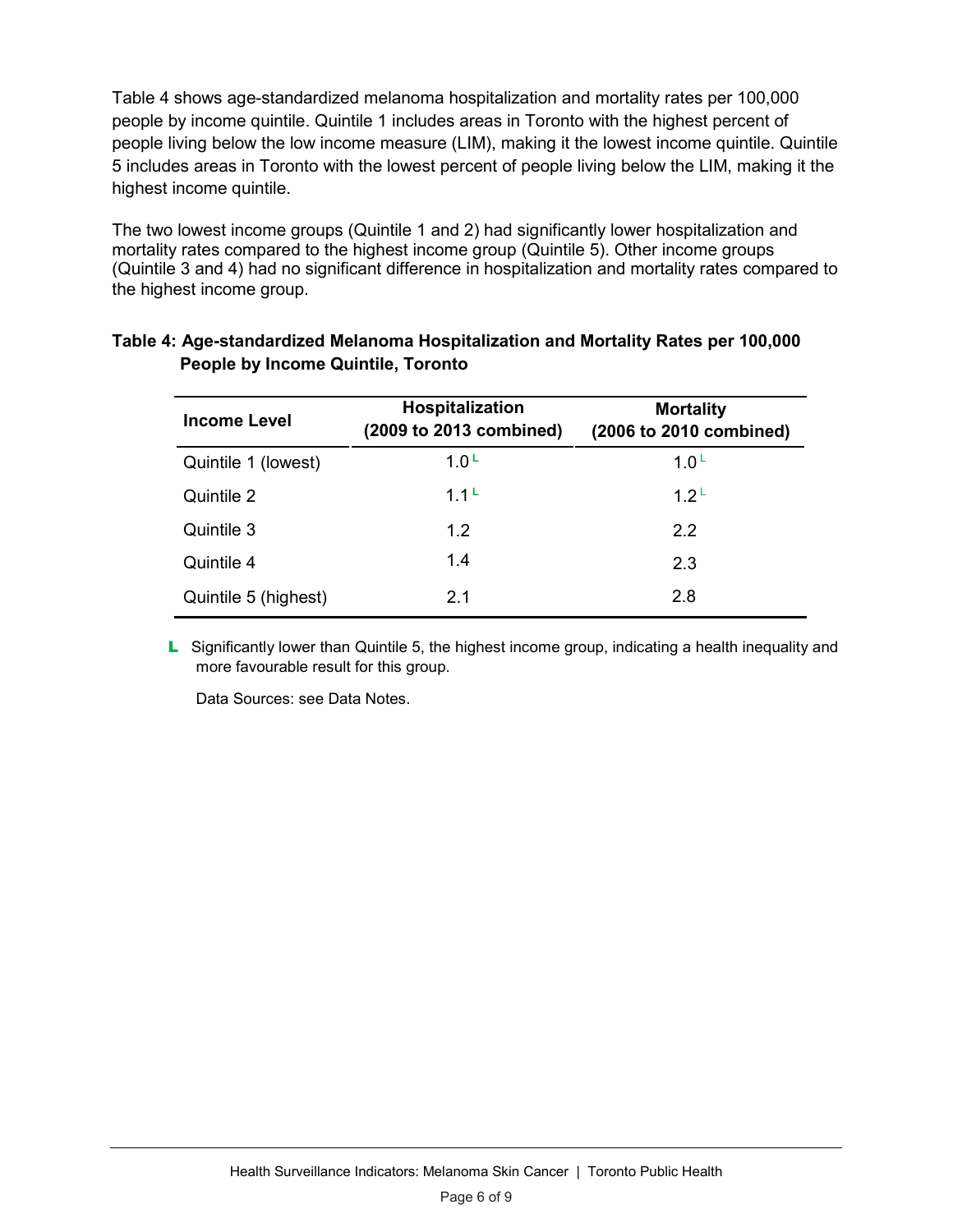# **Data Notes**

#### **Notes**

- Significant differences were estimated using overlapping confidence intervals. Although this method is conservative ( $α \sim$  0.01) and most appropriate when comparing mutually exclusive groups, it was chosen as an objective means of making conclusions on population-based data. Multiple comparisons performed in the analysis were not taken into consideration when choosing the level of significance to test. The inverse chi-squared distribution is used by the U.S. National Cancer Institute's SEER\*Stat program and has been adopted by Cancer Care Ontario to calculate confidence intervals for age-standardized cancer incidence rates in Ontario. The Poisson distribution, the standard used by Toronto Public Health, was used to calculate confidence intervals for age-standardized cancer hospitalization and mortality rates.
- Toronto is compared to the rest of Ontario (Ontario with Toronto removed) as opposed to the Ontario total because Toronto comprises such a large proportion of the Ontario population. Toronto is also compared to the rest of the Greater Toronto Area (GTA) for the same reason.
- Tables 1 and 4 are based on five years of data combined in order to obtain a sample size large enough to analyze at smaller geographic levels or income groups. By combining years of data, changes over time in and between geographic areas may be hidden.
- For comparisons of smaller geographic areas, any person who could not be linked to a valid Toronto postal code was excluded from the total.
- Rates (except for age-specific rates) are age-standardized to the 1991 Canadian population. This allows for comparison of rates over time and geography. Because the standard population's distribution is younger than the current Toronto population, the agestandardized rates are lower than the true rates.
- For cancer cases diagnosed from 2010 onwards, the new Ontario Cancer Registry (OCR) adopted the Surveillance, Epidemiology and End Results (SEER) rules for identifying multiple primary cancers and assigning histology to cases, due to greater recognition of multiple primaries. Prior to 2010, the OCR did not recognize a second primary cancer unless it differed substantially from the first primary on both topography and morphology. With the new rules, the number of newly diagnosed cancer cases registered by the OCR in 2010 to 2012 is 5.8 percent higher than the number of cases that would have been reported using the old rules. The impact of the change in multiple primary rules varies by cancer. This does not mean more people are being diagnosed or treated, just that more cases of certain types of cancer are being registered. This impacts understanding trends over time for cancer incidence. The line graph has a gap bewteen 2009 and 2010 to show where this change occurred.

### **Definitions**

**95% Confidence Interval** is the range within which the true value lies, 19 times out of 20.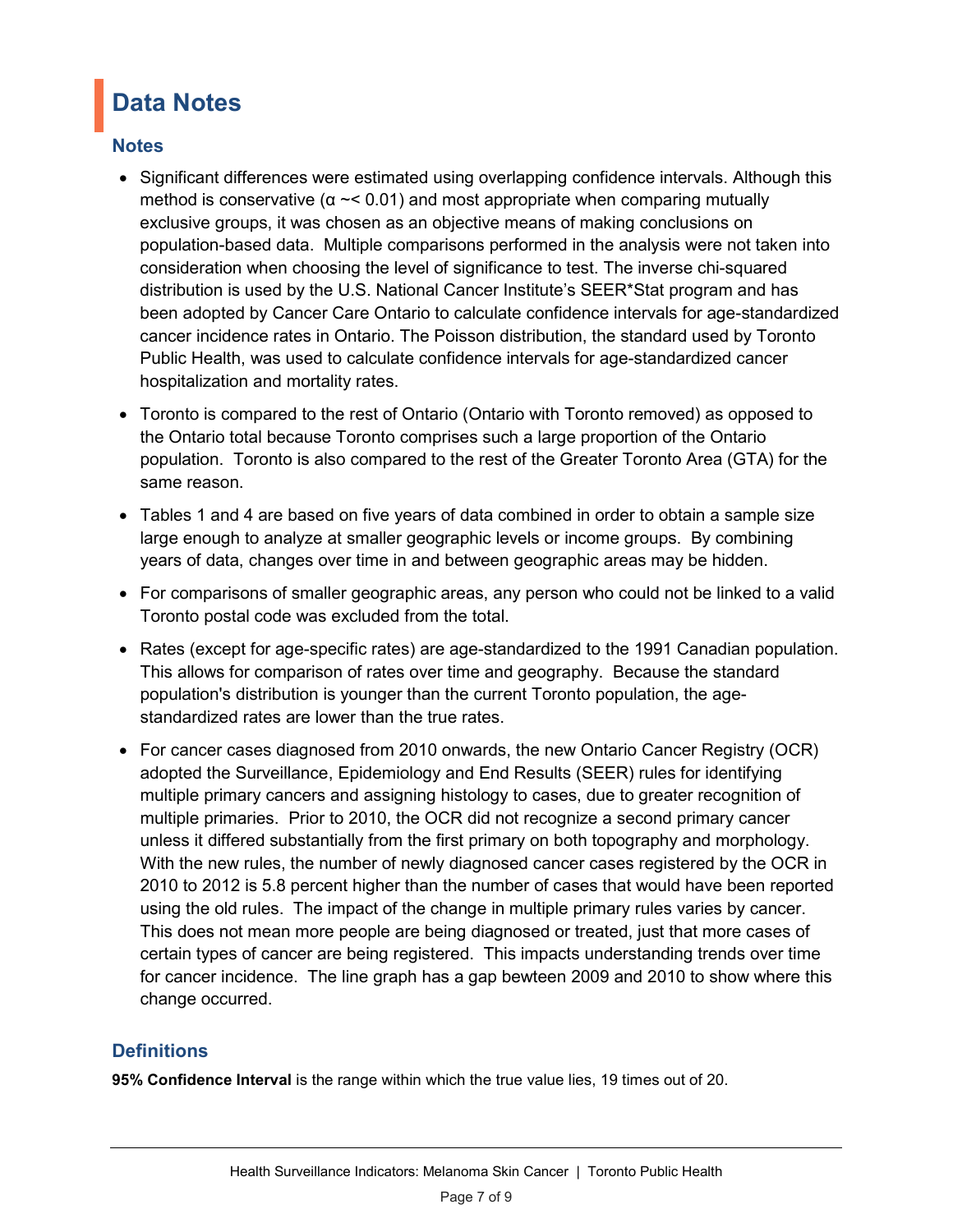- **Age Standardization** is a technique based on weighted averaging which removes the effects of the distribution of age when comparing two or more populations.
- **GTA excluding Toronto** means the Greater Toronto Area (GTA) with Toronto removed from the GTA data.
- **Hospitalization** includes people who have stayed in a hospital bed overnight because of melanoma. It counts hospital admissions not individual people, such that if an individual was hospitalized two times in a year they would be counted twice.

**Incidence** includes people who were diagnosed with melanoma by a medical professional.

- **Income Quintiles**: Five groups, each containing approximately 20% of the population, were created by ranking Toronto's census tracts based on the percent of residents living below the Statistics Canada after-tax Low Income Measure (LIM). Quintile 1 includes the census tracts with the highest percent of people living below the LIM and is therefore the lowest income quintile. Quintile 5 includes the census tracts with the lowest percent of people living below the LIM, making it the highest income quintile. LIM is an income level set at 50% of the median income in Canada in a given year, adjusted for household size.
- **Melanoma** includes malignant tumours of melanocytes in the skin, and is defined by ICD-10 code C-43. Melanocytes are the cells that produce the pigment of the skin. For estimates of incidence, other non-epithelial cancers are also included. Sqaumous and basal cell skin cancers are excluded.

**Mortality** includes people whose primary cause of death is melanoma.

**Ontario excluding Toronto** means Ontario with Toronto removed from the Ontario data.

**Sex** defines people based on their biological characteristics, whereas gender is a socially constructed concept. From a social determinants of health perspective, certain health conditions can be associated with gender, and from a biological perspective, health conditions can be associated with sex. Although reporting based on both concepts would be preferable, the data source used here only collects information on sex, and not gender.

### **Sources**

**Cancer Incidence:** SEER\*Stat Package Release 10 – Ontario Cancer Registry, Cancer Care Ontario, August 2015. Used in:

- Figures 1 and 2
- Tables 2 and 3

**Hospitalization**: Inpatient Discharges 2003 to 2013, Ontario Ministry of Health and Long-Term Care, IntelliHEALTH ONTARIO. Date Extracted: June 2015. Used in:

- Figures 1 and 2
- Tables 1, 2, 3 and 4